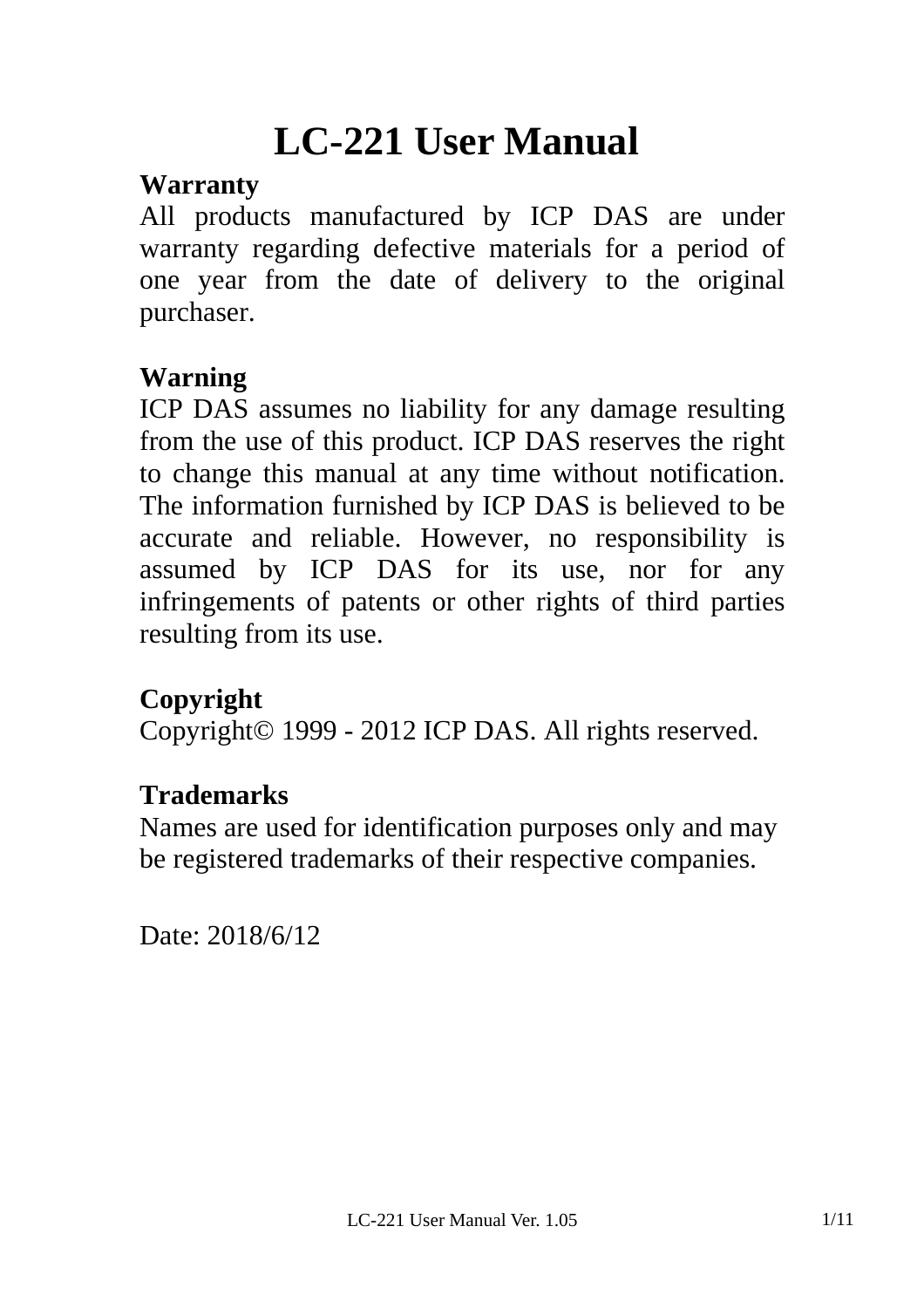#### Table of Contents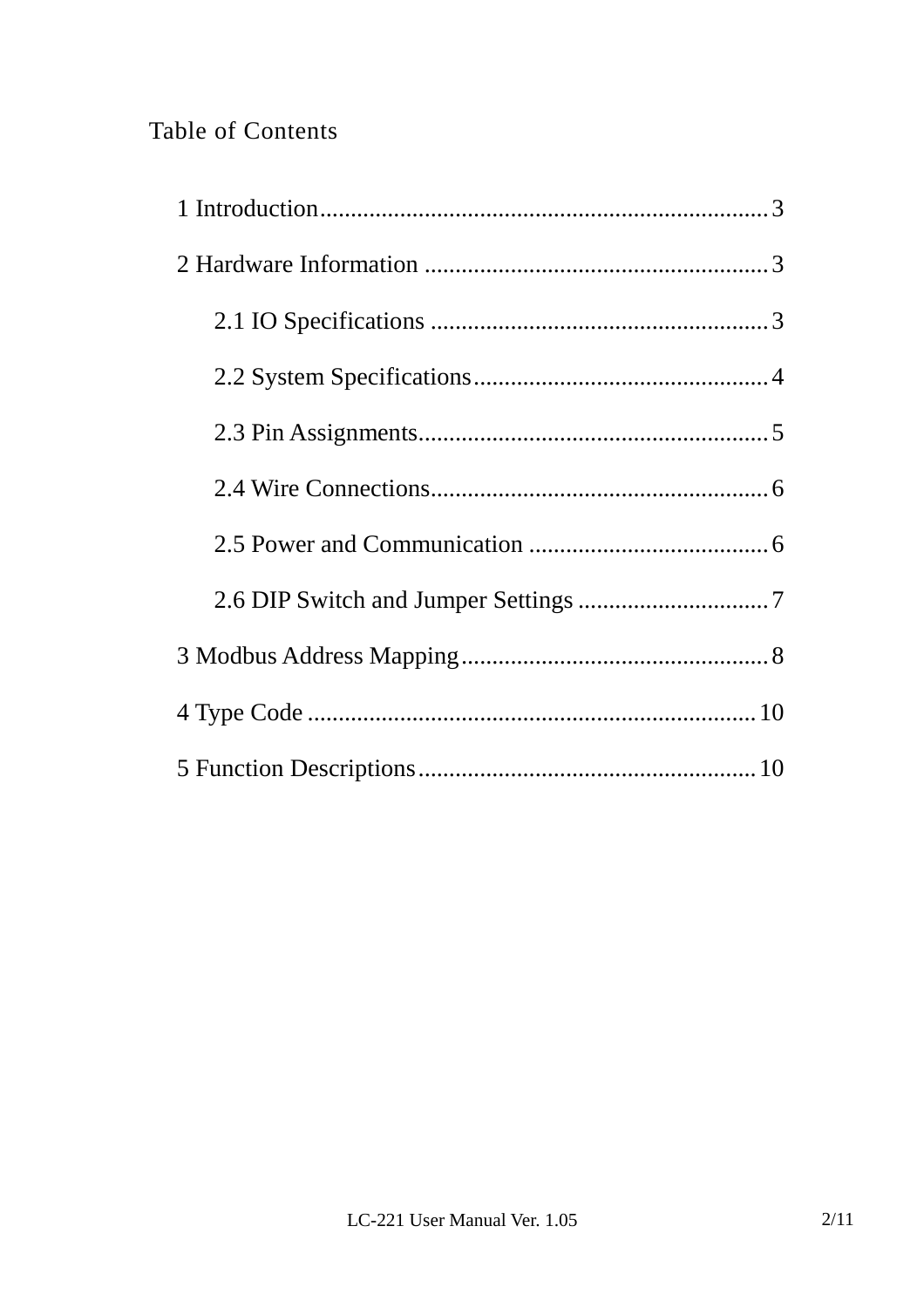# **1 Introduction**

The LC-221 is an easy-to-use dimming ballast control module that requires no specialist skills to install and operate. It provides two methods of controlling the brightness of fluorescent lamps via a dimmer, either via digital input or via a host controller. The digital input can be used to directly control the light value from 10% to 100% luminous flux in sequence, without requiring a remote host controller. 4 kV ESD protection and 2500 VDC intra-module isolation are also provided. When required, communication with the LC-221 is programmable based on the Modbus RTU protocol, and an added benefit is that different addresses can be set for Modbus RTU communication via hardware configuration.

# **2 Hardware Information**

| <b>Analog Output</b>           |                                               |
|--------------------------------|-----------------------------------------------|
| Channels                       | $\mathbf{1}$                                  |
| <b>Type</b>                    | $0 \sim 20$ mA, $4 \sim 20$ mA, $0 \sim 10$ V |
| Resolution                     | $12$ -bit                                     |
| Accuracy                       | $+/-0.1\%$ of FSR                             |
| DA Output Response Time        | $10 \text{ ms}$                               |
| Voltage Output Capability      | $20 \text{ mA}$                               |
| <b>Current Load Resistance</b> | $450 \Omega$                                  |
| <b>Digital Input</b>           |                                               |
| Channels                       | $\mathbf{1}$                                  |
| <b>Type</b>                    | Wet                                           |
| On Voltage Level               | 85 VAC                                        |
| Off Voltage Level              | 45 VAC Max.                                   |
| <b>Input Impedance</b>         | 68 KΩ, 1 W                                    |
| <b>Relay Output</b>            |                                               |
| Channels                       | $\mathbf{1}$                                  |
| Type                           | Power Relay, Form A (SPST N.O.)               |
| <b>Operating Voltage</b>       | 250 VAC or 30 VDC                             |
| Max. Load Current              | $16A$ (Res. Load)                             |
| <b>Operate Time</b>            | 15 ms Max.                                    |

### **2.1 IO Specifications**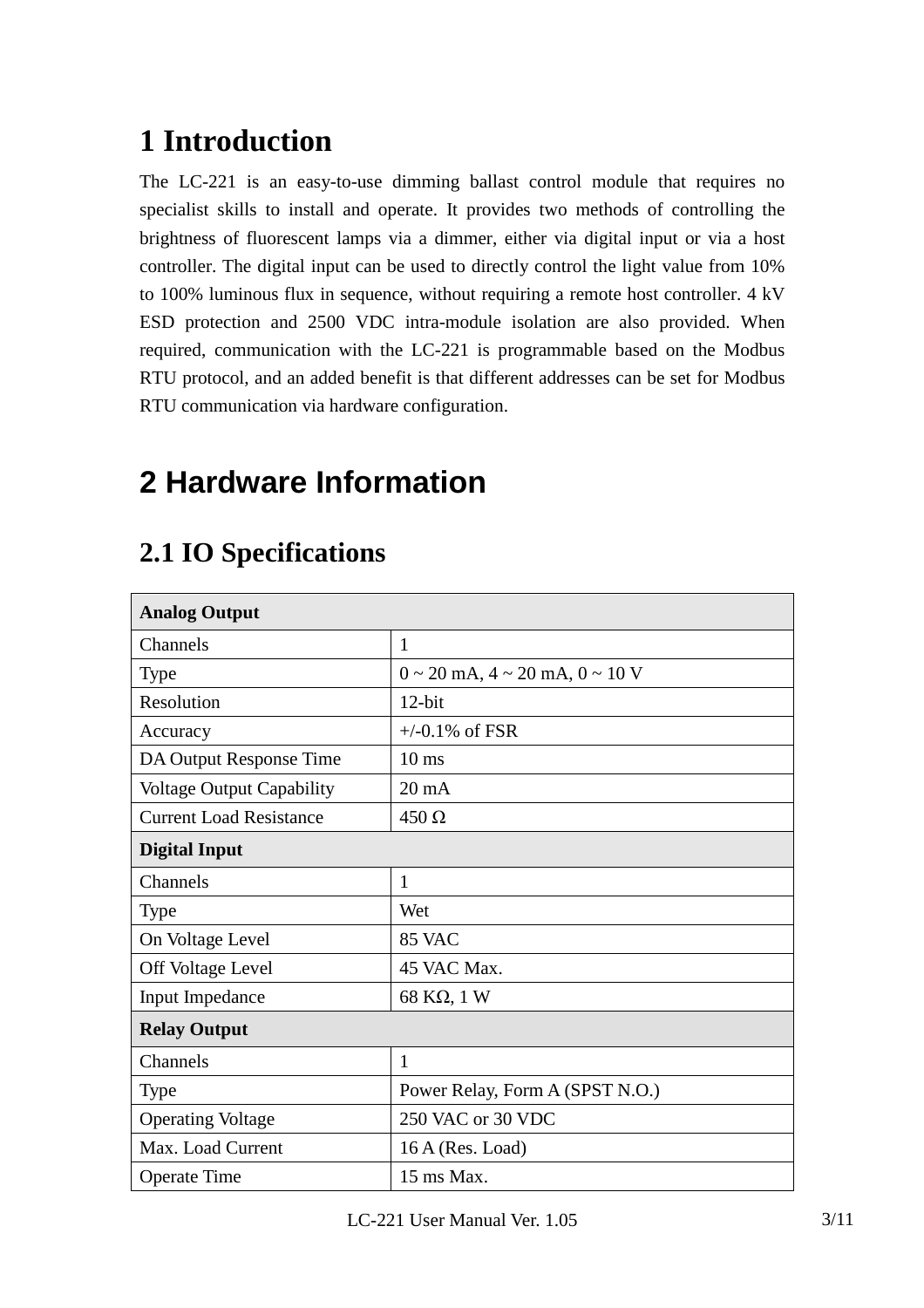| Release Time                | 5 ms Max.         |
|-----------------------------|-------------------|
| <b>Mechanical Endurance</b> | $10,000,000$ ops. |
| <b>Electrical Endurance</b> | $50,000$ ops.     |
| Power-on and Safe Values    | Yes, programmable |

# **2.2 System Specifications**

| <b>Communication</b>                 |                                      |  |  |  |
|--------------------------------------|--------------------------------------|--|--|--|
| Interface                            | <b>RS-485</b>                        |  |  |  |
| Format                               | N, 8, 1                              |  |  |  |
| <b>Baud Rate</b>                     | $1200 \sim 115200$ bps               |  |  |  |
| Protocol                             | DCON, Modbus RTU                     |  |  |  |
| <b>Node Addresses</b>                | $64 \sim 95$                         |  |  |  |
| Connector                            | $RJ-11$                              |  |  |  |
| <b>LED</b> Indicators                |                                      |  |  |  |
| Power                                | 1 LED as Power Indicator             |  |  |  |
| <b>Isolation</b>                     |                                      |  |  |  |
| Intra-module Isolation,              | <b>2500 VDC</b>                      |  |  |  |
| Field-to-Logic                       |                                      |  |  |  |
| <b>EMS Protection</b>                |                                      |  |  |  |
| ESD (IEC 61000-4-2)                  | $\pm$ 4 kV Contact for Each Terminal |  |  |  |
|                                      | $\pm$ 4 kV Air for Random Point      |  |  |  |
| EFT (IEC 61000-4-4)                  | $\pm$ 4 kV for Power                 |  |  |  |
| <b>Power</b>                         |                                      |  |  |  |
| <b>Reverse Polarity Protection</b>   | Yes                                  |  |  |  |
| <b>Powered from Terminal Block</b>   | Yes, $10 \sim 30$ VDC                |  |  |  |
| Consumption                          | 1.4 W Max.                           |  |  |  |
| <b>Mechanical</b>                    |                                      |  |  |  |
| Dimensions ( $W \times L \times H$ ) | 52 mm x 98 mm x 27 mm                |  |  |  |
| Installation                         | <b>Screw Mounting</b>                |  |  |  |
| <b>Environment</b>                   |                                      |  |  |  |
| <b>Operating Temperature</b>         | $-25^{\circ}$ C ~ $+75^{\circ}$ C    |  |  |  |
| <b>Storage Temperature</b>           | $-30^{\circ}$ C ~ $+75^{\circ}$ C    |  |  |  |
| Humidity                             | $10 \sim 95\%$ RH, Non-condensing    |  |  |  |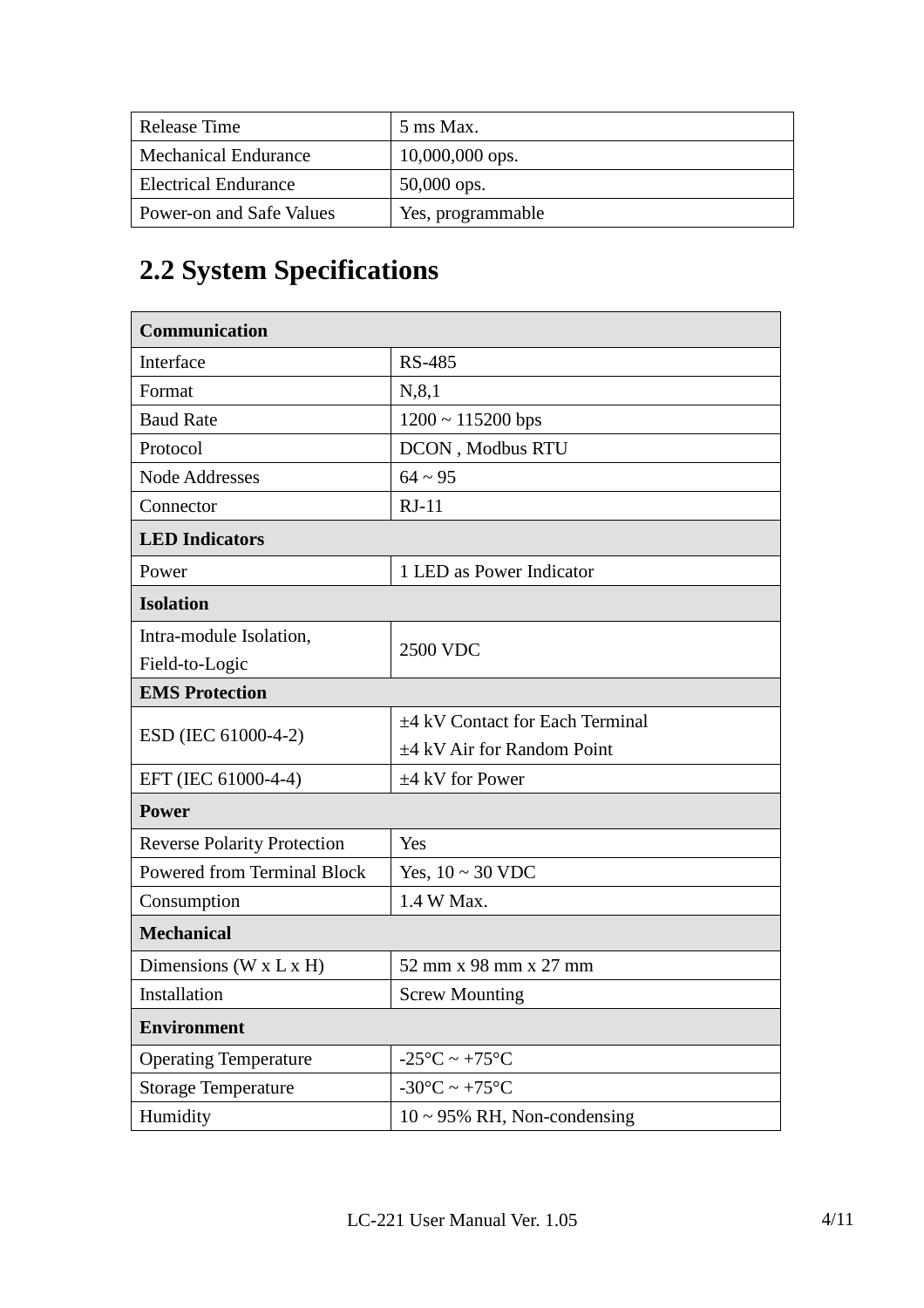#### **2.3 Pin Assignments**



RJ-11 Connector

|  |        | Pin   | Descriptions |                                          |  |
|--|--------|-------|--------------|------------------------------------------|--|
|  |        |       | $+VS$        |                                          |  |
|  | 123456 |       |              | Power Input Voltage $(+10$ VDC ~ 30 VDC) |  |
|  |        | 3     | $DATA+$      | RS-485 Serial Communication Interface    |  |
|  | 4      | DATA- |              |                                          |  |
|  |        |       | <b>GND</b>   | Ground                                   |  |
|  |        | 6     |              |                                          |  |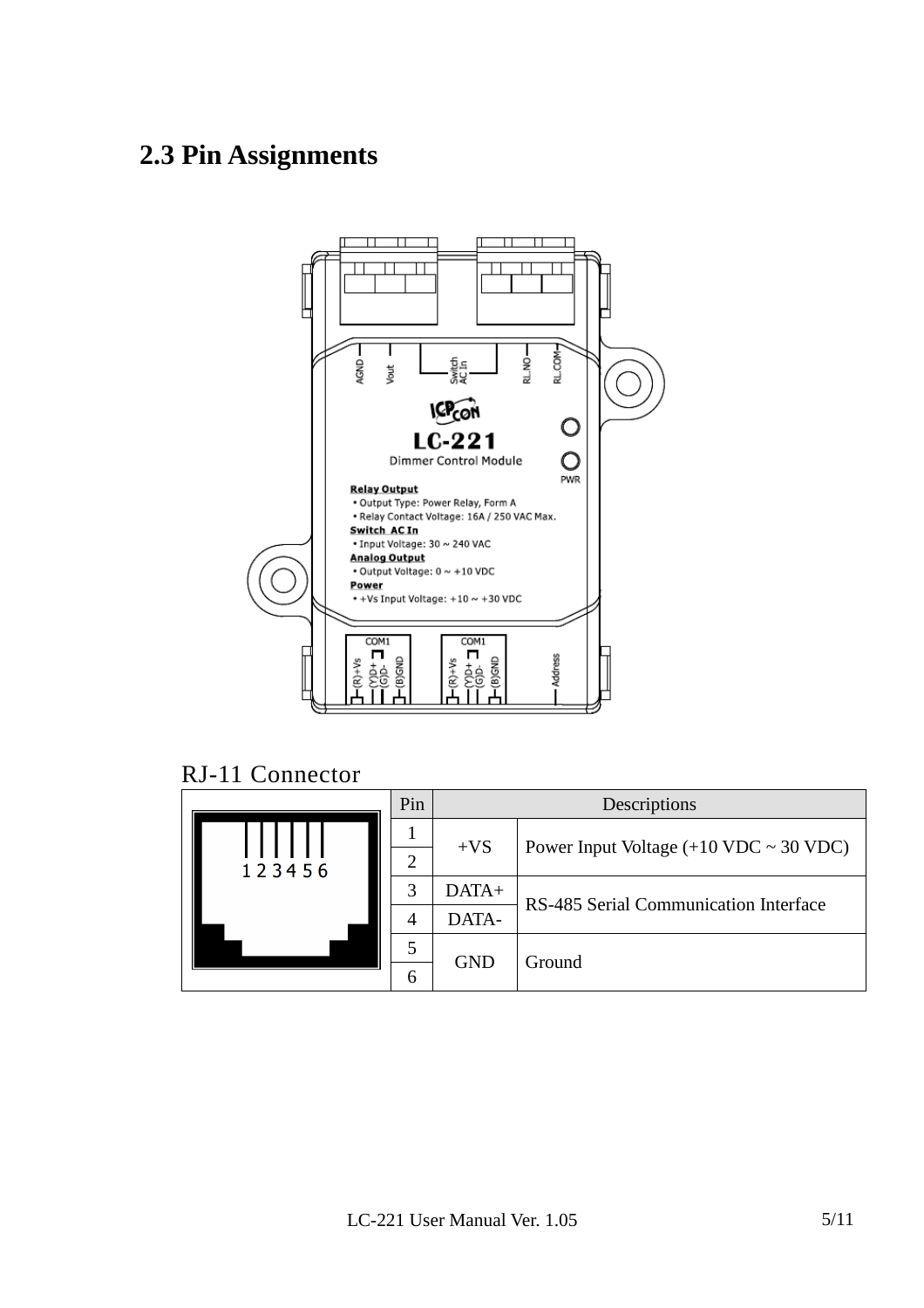#### **2.4 Wire Connections**



#### **2.5 Power and Communication**



RS-485 and power input daisy chain using RJ-11 connectors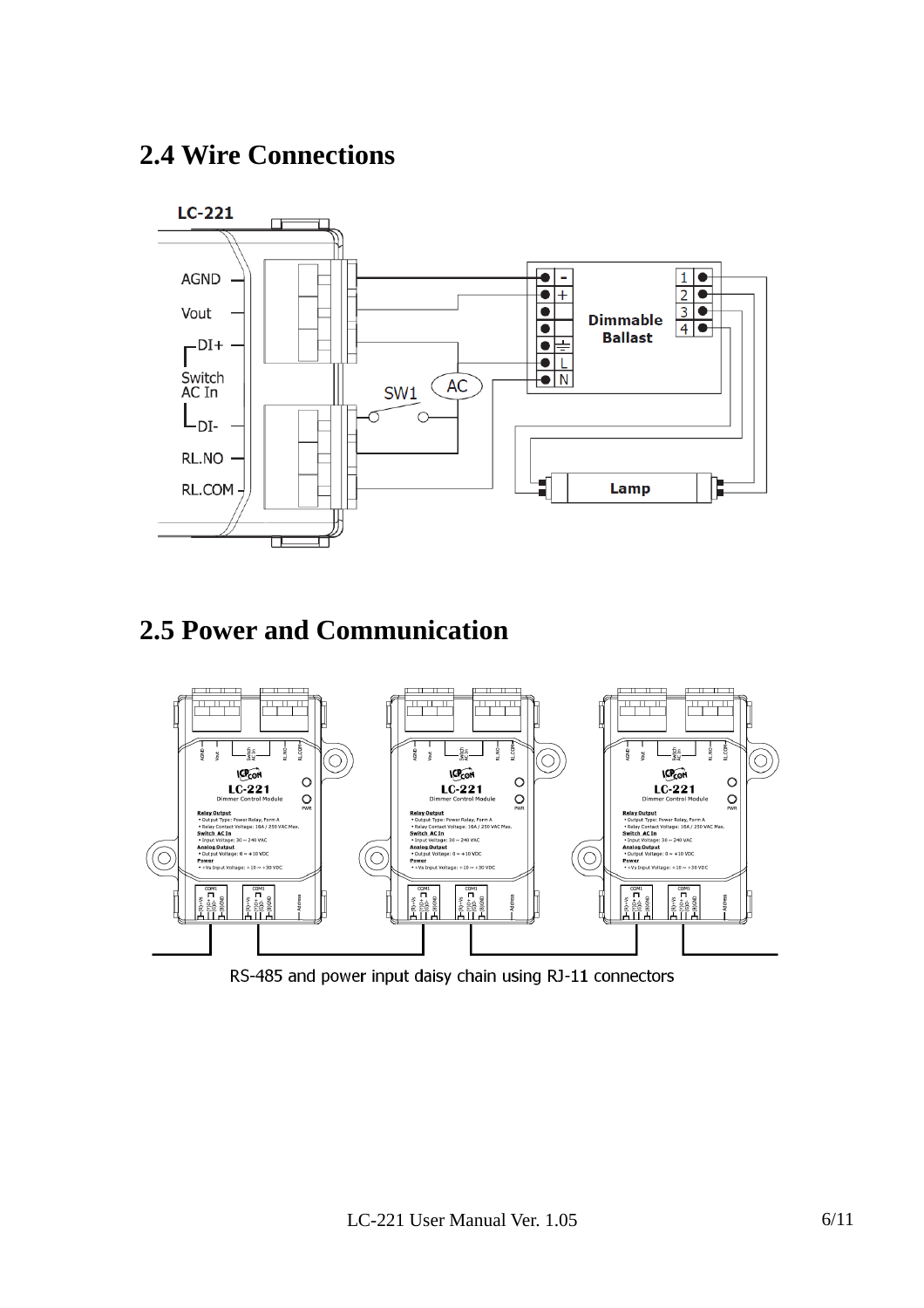#### **2.6 DIP Switch and Jumper Settings**

| on dip | SW <sub>1</sub> | <b>ON</b>  | <b>DCON</b> Protocol       |
|--------|-----------------|------------|----------------------------|
|        |                 | <b>OFF</b> | <b>Modbus RTU Protocol</b> |
|        | SW <sub>2</sub> | <b>ON</b>  | Software Configuration     |
|        |                 | <b>OFF</b> | Hardware Configuration     |
|        | SW3             | <b>ON</b>  | <b>High Node Address</b>   |
| 3<br>4 |                 | <b>OFF</b> | <b>Low Node Address</b>    |
|        | SW <sub>4</sub> | <b>ON</b>  | <b>INIT Mode</b>           |
|        |                 | <b>OFF</b> | Normal Mode                |

#### **Address Settings via Hardware Configuration**



#### **Analog Output Settings via JP4**

| JP4  |      |  |  |  |  |
|------|------|--|--|--|--|
| Vout | Iout |  |  |  |  |
|      |      |  |  |  |  |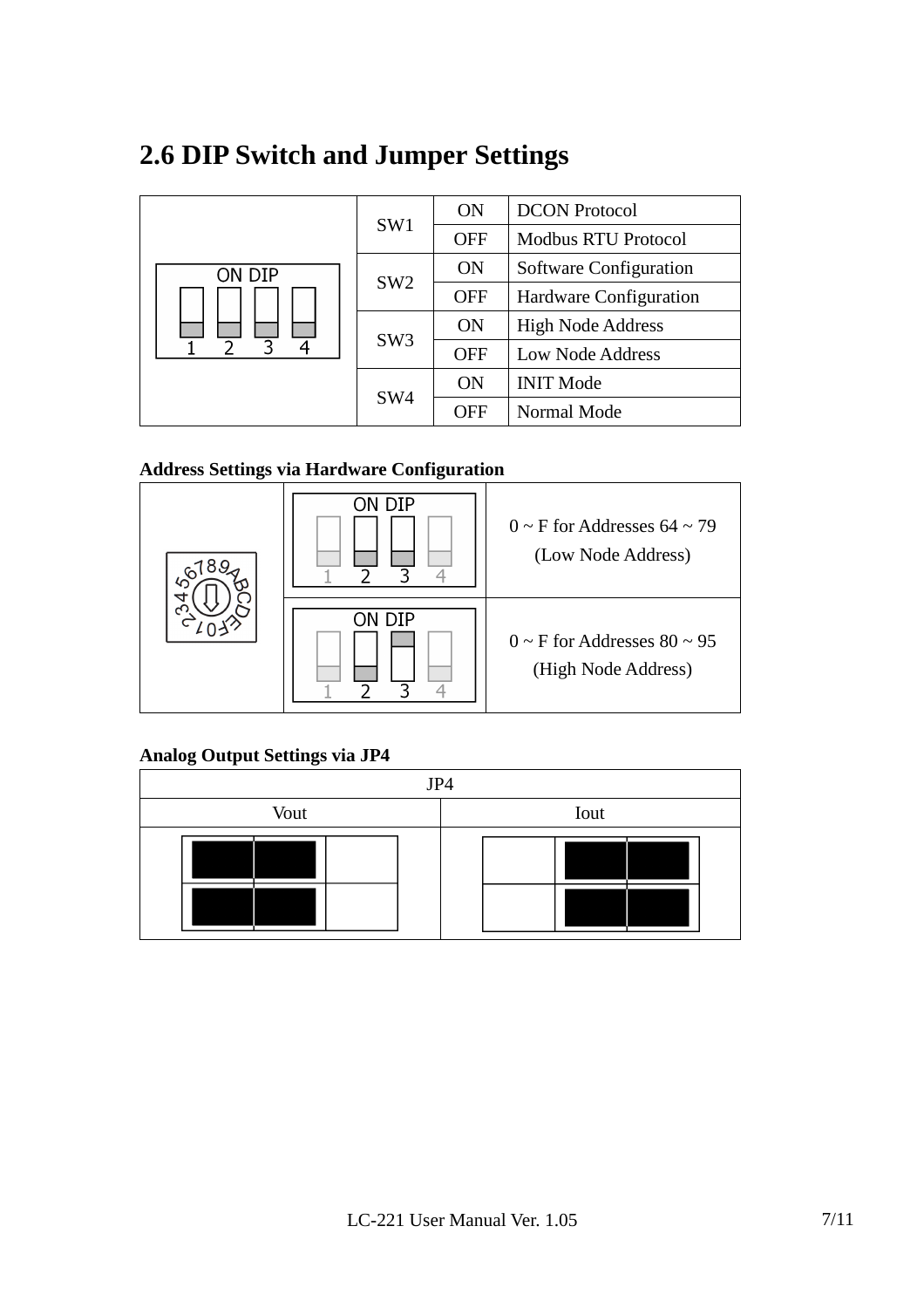|              | <b>Address Description</b>        |                                 |       |                                           |                                                   | Attribute               |
|--------------|-----------------------------------|---------------------------------|-------|-------------------------------------------|---------------------------------------------------|-------------------------|
| 30065        |                                   | Analog output read back         |       |                                           |                                                   |                         |
| 30129        |                                   | Counter value for digital input |       |                                           |                                                   |                         |
| 40033        |                                   | Analog output value             |       |                                           |                                                   | R/W                     |
| 40097        |                                   | Safe analog output value        |       |                                           |                                                   | R/W                     |
| 40193        |                                   |                                 |       | Power-on analog output value              |                                                   | R/W                     |
| 40289        |                                   | Analog output slew rate         |       |                                           |                                                   | R/W                     |
| 40417        |                                   | Analog output type code         |       |                                           |                                                   | R/W                     |
| 40481        |                                   | Firmware version (low word)     |       |                                           |                                                   | $\mathbf R$             |
| 40482        |                                   |                                 |       | Firmware version (high word)              |                                                   | $\mathbf R$             |
| 40483        |                                   | Module name (low word)          |       |                                           |                                                   | $\mathbf R$             |
| 40484        |                                   | Module name (high word)         |       |                                           |                                                   | $\overline{\mathbf{R}}$ |
| 40485        |                                   |                                 |       | Module address, valid range: $1 \sim 247$ |                                                   | R/W                     |
| 40486        | Bits $5:0$                        |                                 |       |                                           |                                                   | R/W                     |
|              |                                   | Baud Rate, $0x03 \sim 0x0A$     |       |                                           |                                                   |                         |
|              | Code                              | 0x03                            | 0x04  | 0x05                                      | 0x06                                              |                         |
|              | Baud                              | 1200                            | 2400  | 4800                                      | 9600                                              |                         |
|              | Code                              | 0x07                            | 0x08  | 0x09                                      | 0x0A                                              |                         |
|              | Baud                              | 19200                           | 38400 | 57600                                     | 115200                                            |                         |
|              | <b>Bits 7:6</b>                   |                                 |       |                                           |                                                   |                         |
|              |                                   | 00: no parity, 1 stop bit       |       |                                           |                                                   |                         |
|              | 01: no parity, 2 stop bits        |                                 |       |                                           |                                                   |                         |
|              | 10: even parity, 1 stop bit       |                                 |       |                                           |                                                   |                         |
|              |                                   | 11: odd parity, 1 stop bit      |       |                                           |                                                   |                         |
| 40488        | Modbus response delay time in ms, |                                 |       |                                           |                                                   | R/W                     |
|              | valid range: $0 \sim 30$          |                                 |       |                                           |                                                   |                         |
| 40489        |                                   |                                 |       |                                           | Host watchdog timeout value, $0 \sim 255$ , $R/W$ |                         |
|              | $\sin 0.1s$                       |                                 |       |                                           |                                                   |                         |
| 40492        |                                   |                                 |       | Host watchdog timeout count, write 0      |                                                   | R/W                     |
|              | to clear                          |                                 |       |                                           |                                                   |                         |
| $40494^{*1}$ |                                   |                                 |       | Minimal voltage, $1 \sim 9$ in volt.      |                                                   | R/W                     |
| $40495^{*1}$ |                                   |                                 |       |                                           | Toggle type switch off time to turn off           | R/W                     |
|              |                                   | the lamp, $3 \sim 50$ in 100ms. |       |                                           |                                                   |                         |
| 10033        |                                   |                                 |       | Digital input value of channel 0          |                                                   | R                       |
| 10065        |                                   | DI High latched values          |       |                                           |                                                   | R                       |

# **3 Modbus Address Mapping**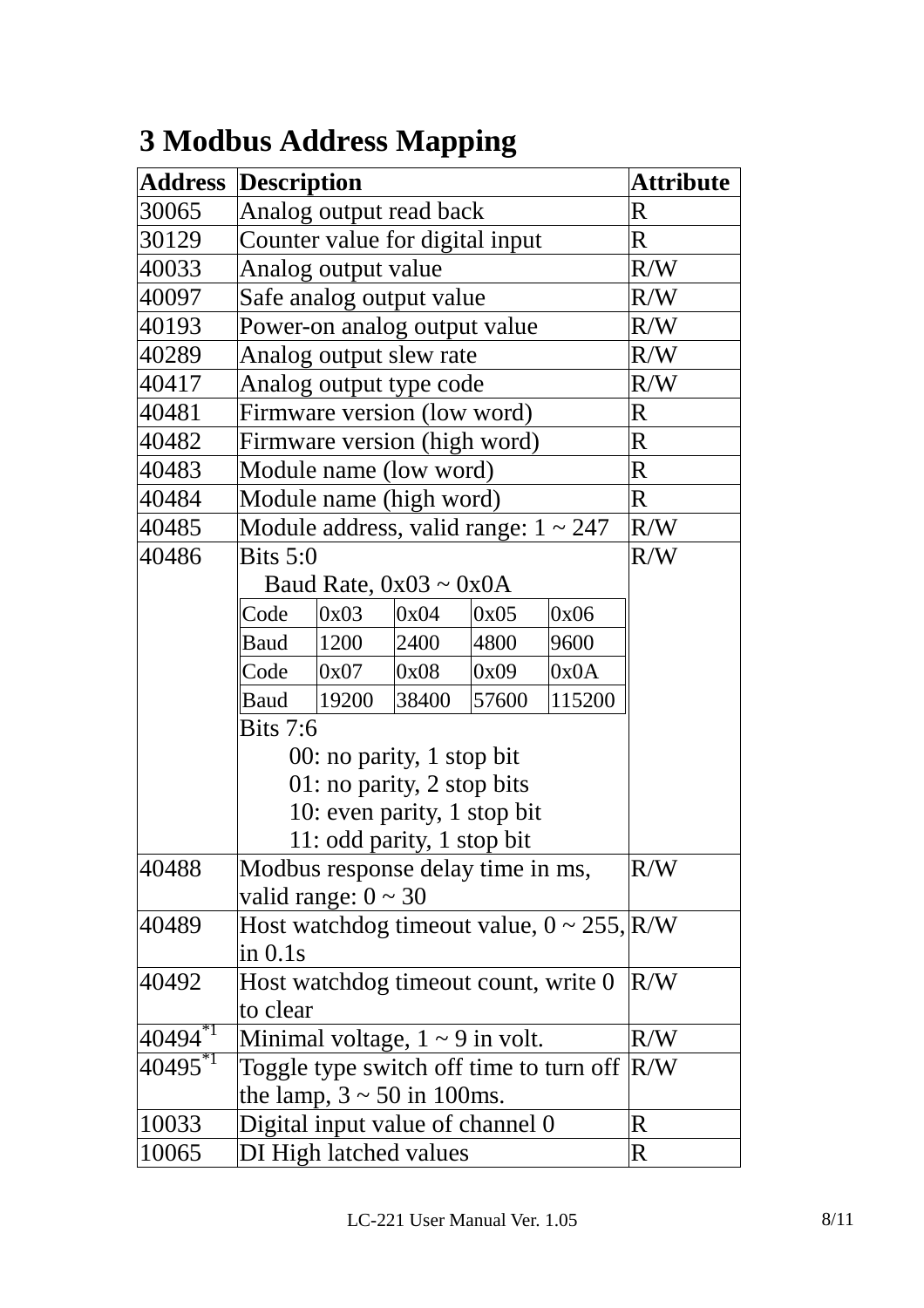| <b>Address</b>                                              | <b>Description</b>                                                                         | <b>Attribute</b>        |  |  |  |
|-------------------------------------------------------------|--------------------------------------------------------------------------------------------|-------------------------|--|--|--|
| 10073                                                       | DO High latched values                                                                     | $\mathbf R$             |  |  |  |
| 10097                                                       | DI Low latched values                                                                      | $\mathbf R$             |  |  |  |
| 10105                                                       | DO Low latched values                                                                      | $\mathbf R$             |  |  |  |
| 00001                                                       | Digital output value of channel 0                                                          | R/W                     |  |  |  |
| 00033                                                       | Digital input value of channel 0                                                           | $\overline{\text{R}}$   |  |  |  |
| 00065                                                       | DI High latched values                                                                     | $\mathbf R$             |  |  |  |
| 00073                                                       | DO High latched values                                                                     | $\mathbf R$             |  |  |  |
| 00097                                                       | DI Low latched values                                                                      | $\mathbf R$             |  |  |  |
| 00105                                                       | DO Low latched values                                                                      | $\overline{\mathbf{R}}$ |  |  |  |
| 00129                                                       | Safe value of digital output channel 0                                                     | R/W                     |  |  |  |
| 00161                                                       | Power on value of digital output<br>channel ()                                             | R/W                     |  |  |  |
| 00193                                                       | Counter update trigger edge of<br>channel 0                                                | R/W                     |  |  |  |
| 00257                                                       | Protocol, 0: DCON, 1: Modbus RTU                                                           | R/W                     |  |  |  |
| 00258                                                       | 0: Modbus RTU, 1: Modbus ASCII                                                             | R/W                     |  |  |  |
| 00260                                                       | Modbus host watchdog mode                                                                  |                         |  |  |  |
|                                                             | R/W<br>$0:$ same as I-7000                                                                 |                         |  |  |  |
|                                                             | 1: can use AO and DO command to                                                            |                         |  |  |  |
|                                                             | clear host watchdog timeout status                                                         |                         |  |  |  |
| 00261                                                       | 1: enable, 0: disable host watchdog                                                        | R/W                     |  |  |  |
| 00264                                                       | Write 1 to clear latched DIO                                                               | W                       |  |  |  |
| 00265                                                       | DI active state, 0: normal, 1: inverse                                                     | R/W                     |  |  |  |
| 00266                                                       | DO active state, 0: normal, 1: inverse                                                     | R/W                     |  |  |  |
| $ 00268^{*1} $                                              | Dimming control switch type, 0: push<br>button type, 1: toggle type                        | R/W                     |  |  |  |
| 00269                                                       | Modbus data format, 0: hex, 1:<br>engineering                                              | R/W                     |  |  |  |
| 00270                                                       | Host watch dog timeout status, write 1<br>to clear host watch dog timeout status           | R/W                     |  |  |  |
| 00273                                                       | Reset status, 1: first read after<br>powered on, 0: not the first read after<br>powered on | $\mathsf R$             |  |  |  |
| 00513                                                       | Write 1 to clear counter value of<br>channel 0                                             | W                       |  |  |  |
| $*1$ : only available with firmware version A1.7 and later. |                                                                                            |                         |  |  |  |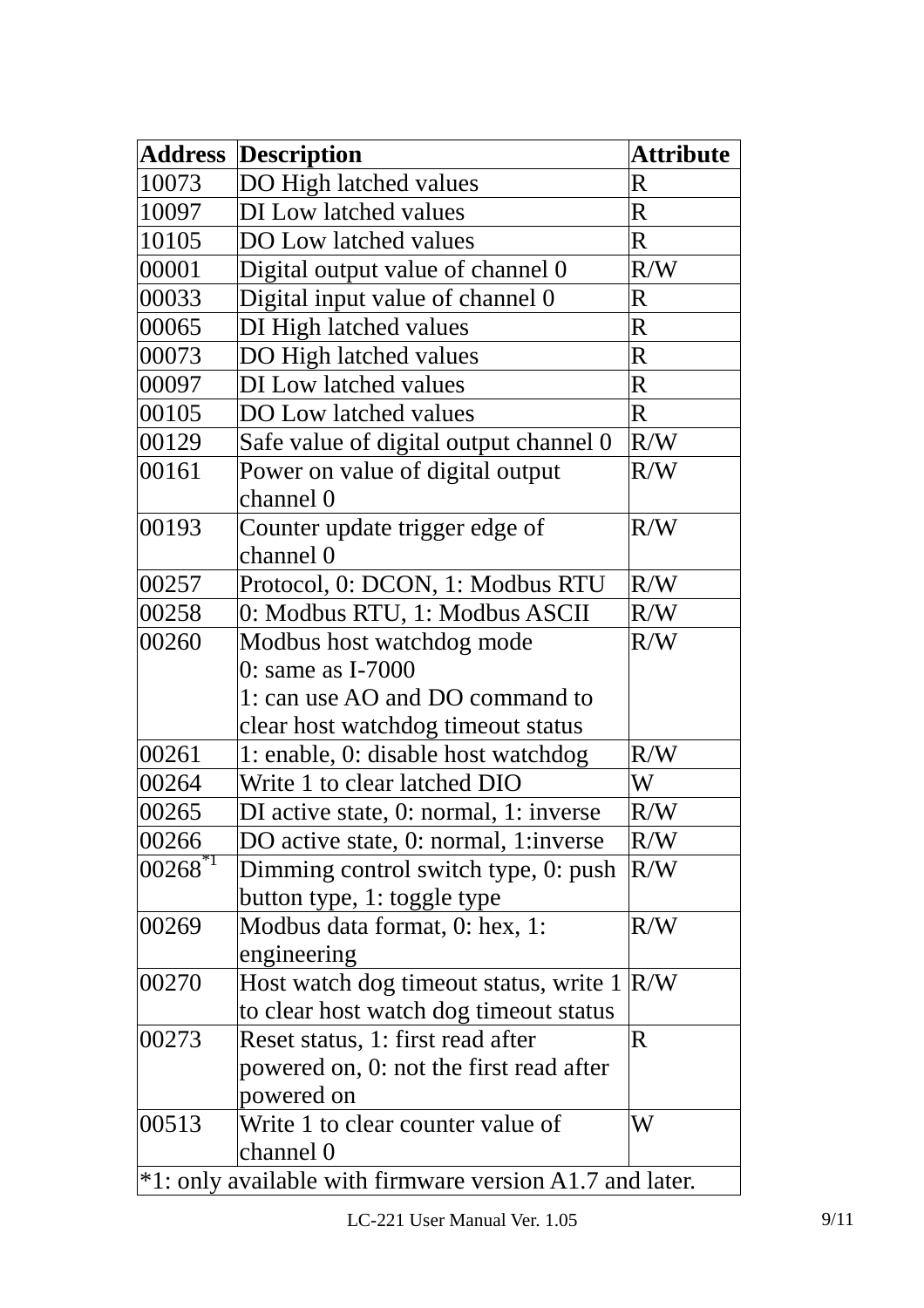## **4 Type Code**

| <b>Type Code</b>                                            | Output                 | Data Format | Max          | Min   |  |  |
|-------------------------------------------------------------|------------------------|-------------|--------------|-------|--|--|
|                                                             | Range                  |             |              |       |  |  |
|                                                             | $0 \sim 20 \text{ mA}$ | Engineering | 20000        |       |  |  |
|                                                             |                        | Hexadecimal | FFFFh        | 0000h |  |  |
|                                                             | $4 \sim 20$ mA         | Engineering | 20000        | 4000  |  |  |
|                                                             |                        | Hexadecimal | <b>FFFFh</b> | 0000h |  |  |
| $\overline{2}$                                              | $0 \sim 10 \text{ V}$  | Engineering | 10000        |       |  |  |
|                                                             |                        | Hexadecimal | <b>FFFFh</b> | 0000h |  |  |
|                                                             | $0 \sim 5$ V           | Engineering | 5000         |       |  |  |
| 4                                                           |                        | Hexadecimal | <b>FFFFh</b> | 0000h |  |  |
| $7^{*1}$                                                    | $1 \sim 10V$           | Engineering | 10000        | 1000  |  |  |
|                                                             |                        | Hexadecimal | <b>FFFFh</b> | 0000h |  |  |
| $*1$ : only available with firmware version A1.5 and later. |                        |             |              |       |  |  |

#### **5 Function Descriptions**

DI channel 0 is used for dimming control.

The dimming control switch type can be push button type or toggle type, as specified by Modbus register 00268.

For push button type, the dimming control is operated as follows.

- If switch is pressed for less than one second, then the switch is considered to be a normal switch and is used to turn the light on or off.
- If switch is pressed and remains pressed for longer than one second, then the switch is considered to be a dimmer controller that can be used to adjust the brightness of the light.
- The dimming control process can be ended at any time by releasing switch. The next time the switch is pressed, dimming control will begin form the exact position of the last break is control.
- The dimming control is cyclic, meaning that once the brightness control reaches